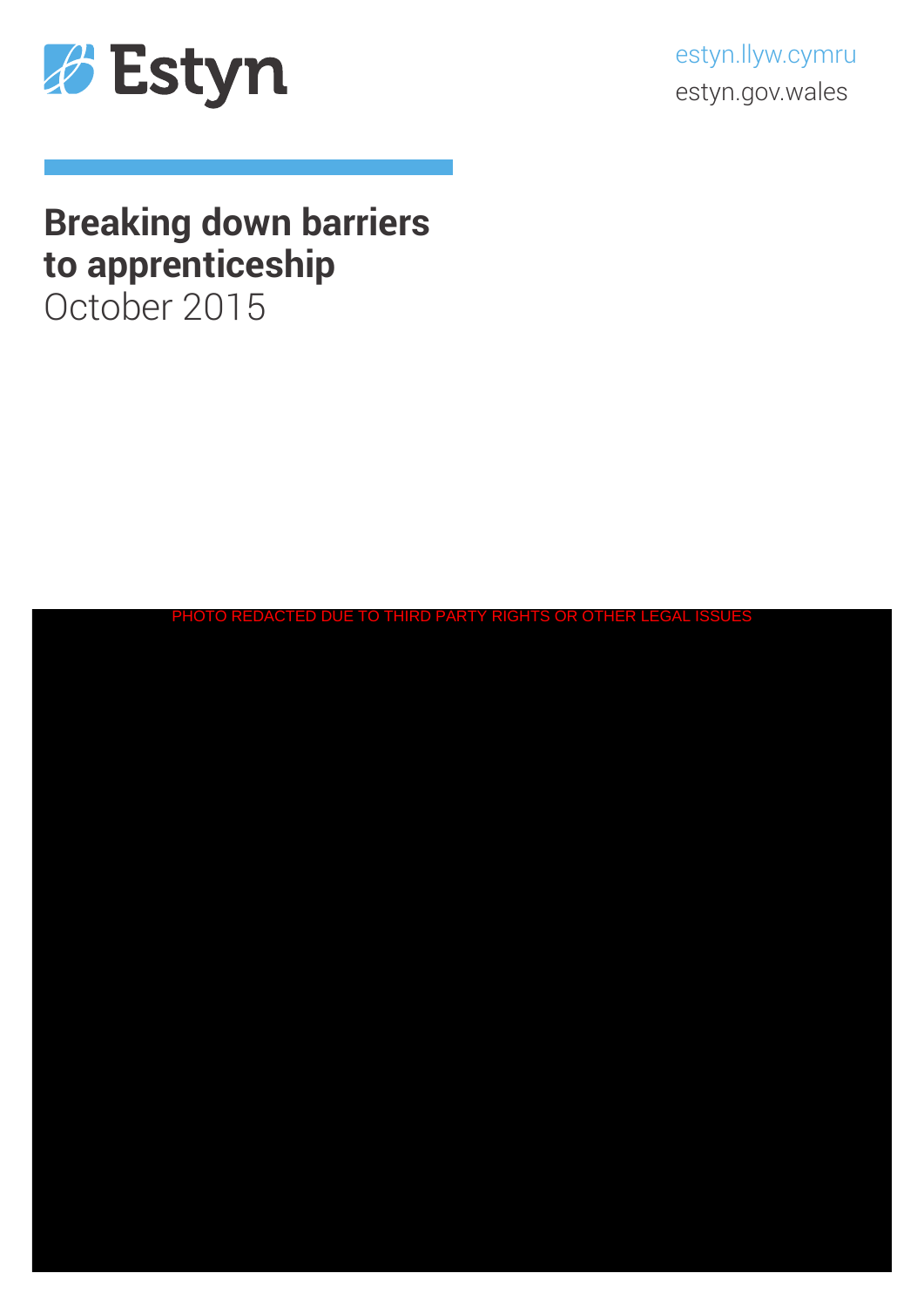#### **The purpose of Estyn is to inspect quality and standards in education and training in Wales. Estyn is responsible for inspecting:**

- $\lambda$  nursery schools and settings that are maintained by, or receive funding from, local authorities
- $\overline{\phantom{a}}$  primary schools
- $\overline{\phantom{a}}$  secondary schools
- $\triangle$  special schools
- $\lambda$  pupil referral units
- $\overline{\phantom{a}}$  independent schools
- $\triangle$  further education
- $\lambda$  independent specialist colleges
- $\triangle$  adult community learning
- $\lambda$  local authority education services for children and young people
- $\triangle$  teacher education and training
- $\triangle$  Welsh for adults
- work-based learning
- $\triangle$  learning in the justice sector

Estyn also:

- A provides advice on quality and standards in education and training in Wales to the National Assembly for Wales and others
- A makes public good practice based on inspection evidence

Every possible care has been taken to ensure that the information in this document is accurate at the time of going to press. Any enquiries or comments regarding this document/publication should be addressed to:

Publication Section Estyn Anchor Court Keen Road **Cardiff** CF24 5JW or by email to [publications@estyn.gov.wales](mailto:publications@estyn.gov.wales)

This and other Estyn publications are available on our website: [www.estyn.gov.wales](http://www.estyn.gov.wales/)

**© Crown Copyright 2015: This report may be re-used free of charge in any format or medium provided that it is re-used accurately and not used in a misleading context. The material must be acknowledged as Crown copyright and the title of the document/publication specified.**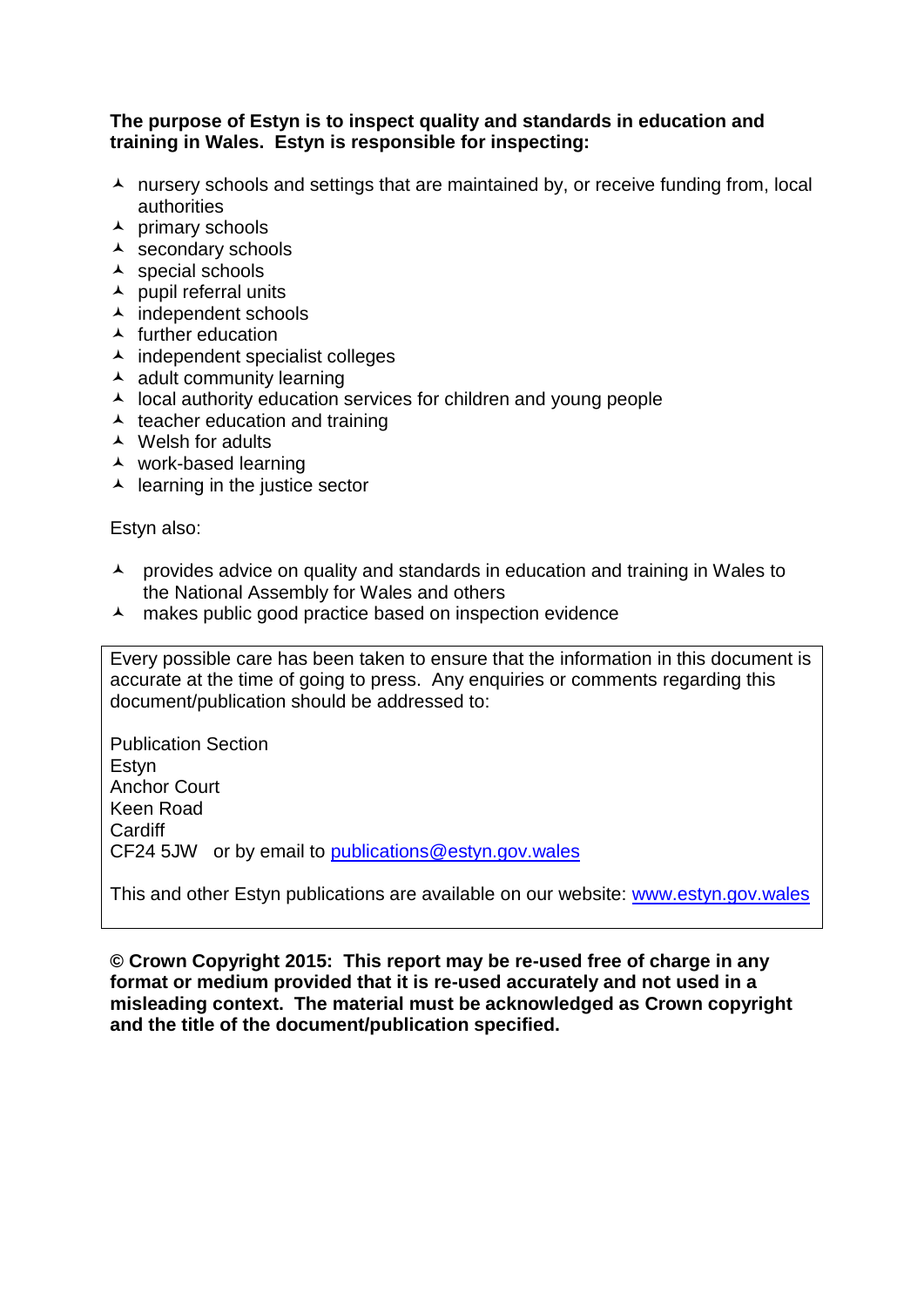| <b>Contents</b>                                                                                 |              |
|-------------------------------------------------------------------------------------------------|--------------|
|                                                                                                 |              |
| <b>Introduction</b>                                                                             |              |
| <b>Background</b>                                                                               | $\mathbf{2}$ |
| <b>Learners with disabilities</b>                                                               |              |
| What are the perceived barriers?                                                                |              |
| What support is available for learners with a disability or learning need?                      |              |
| What are providers doing to break down barriers for learners<br>with disabilities?              | 4            |
| How do supported employment services break down barriers?                                       |              |
| What are employers doing to break down barriers?                                                | 9            |
| Learners from black and minority ethnic groups                                                  |              |
| What are providers doing to help break down barriers for black and minority<br>ethnic learners? |              |
| What is the role of the third sector?                                                           | 12           |
| How do Youth Support Teams help to break down barriers?                                         | 14           |
| <b>References</b>                                                                               |              |
| The remit author and survey team                                                                |              |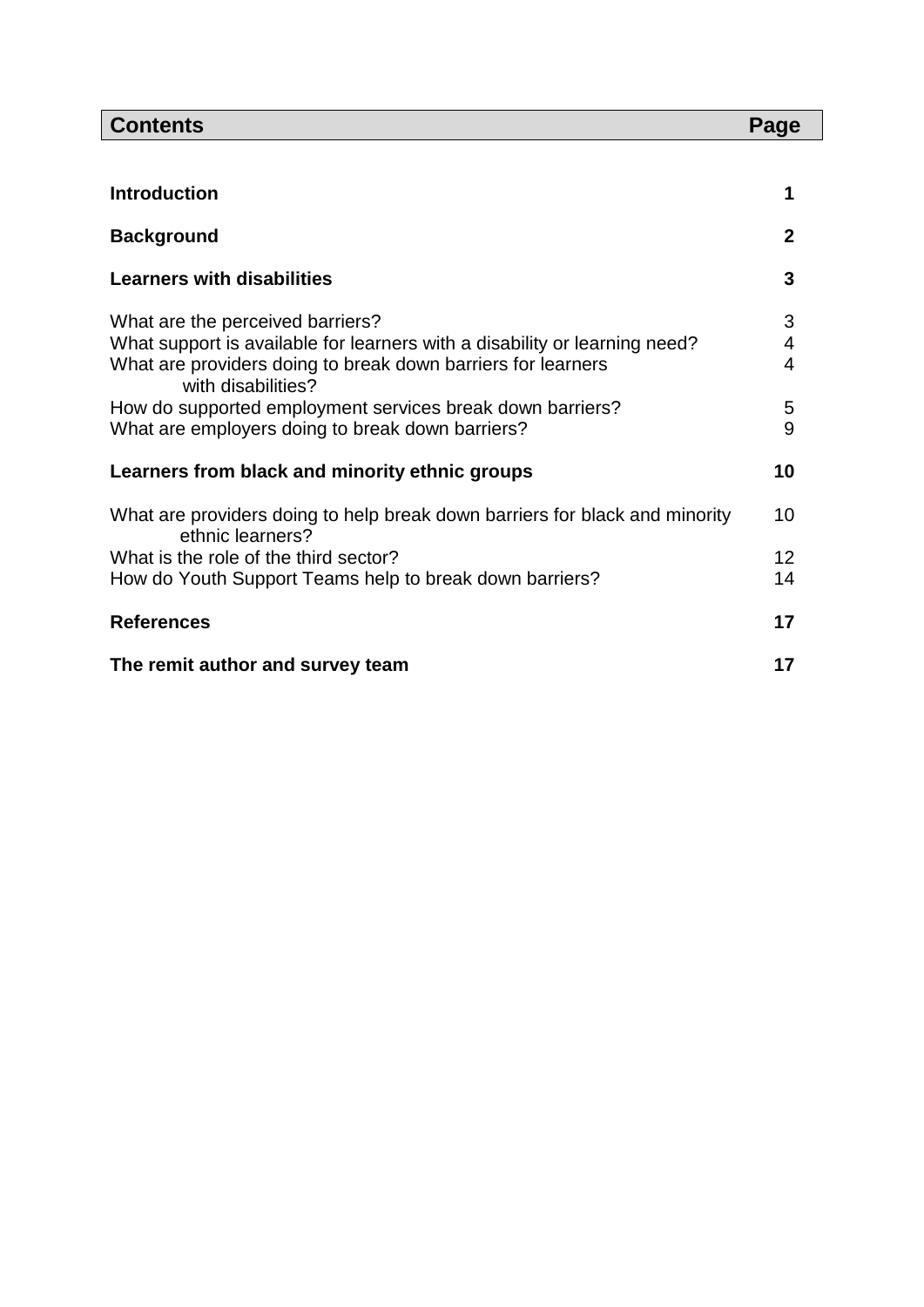# **Introduction**

The Minister for Education and Skills, in his annual remit letter for 2013-2014, asked Estyn to carry out a two-year review into barriers to apprenticeships, arising from any difficulties experienced by learners from black and minority ethnic (BME) groups and those with disabilities, when entering apprenticeship programmes.

Estyn published the first of two reports in November 2014. The report identifies the barriers that prevent learners from BME communities and those with disabilities from engaging in apprenticeship programmes. The barriers include:

- lack of awareness of apprenticeships by parents, employers and learners themselves
- few apprenticeship role models from the BME communities or from disabled groups
- difficulties in finding suitable work placements, especially where employers believe there will be a need to provide additional support for learners
- real or perceived discrimination
- language difficulties for students for whom English is an additional language and cultural differences
- available support for learners not being accessed or fully utilised
- parental anxiety that the young people may not be able to cope
- insufficient co-ordination between schools, employers, work-based learning (WBL) providers and local community organisations to promote apprenticeships

The report also identified that, although the majority of providers have good arrangements to ensure compliance with the Equality Act 2010, they are unable to show that this translates into measurable improvement in reducing barriers or stereotyping.

This second report builds on the work undertaken in the first report. It identifies examples of good practice in promoting diversity in apprenticeships, with a focus on young people from BME communities and young people with disabilities, as well as identifying good practice examples of joint working between providers, employers and communities to achieve diversity in apprenticeships.

As part of this review, inspectors collected and evaluated a range of information. They sought information from WBL providers, employers and learners, and attended a number of national conferences to gain the views of as many interested parties as possible. The case studies within this report are used with the agreement of the individuals involved.

The intention of this report is to inform the further development of the Welsh Government's equality and diversity guidance for WBL providers and to disseminate good practice case studies across the WBL network.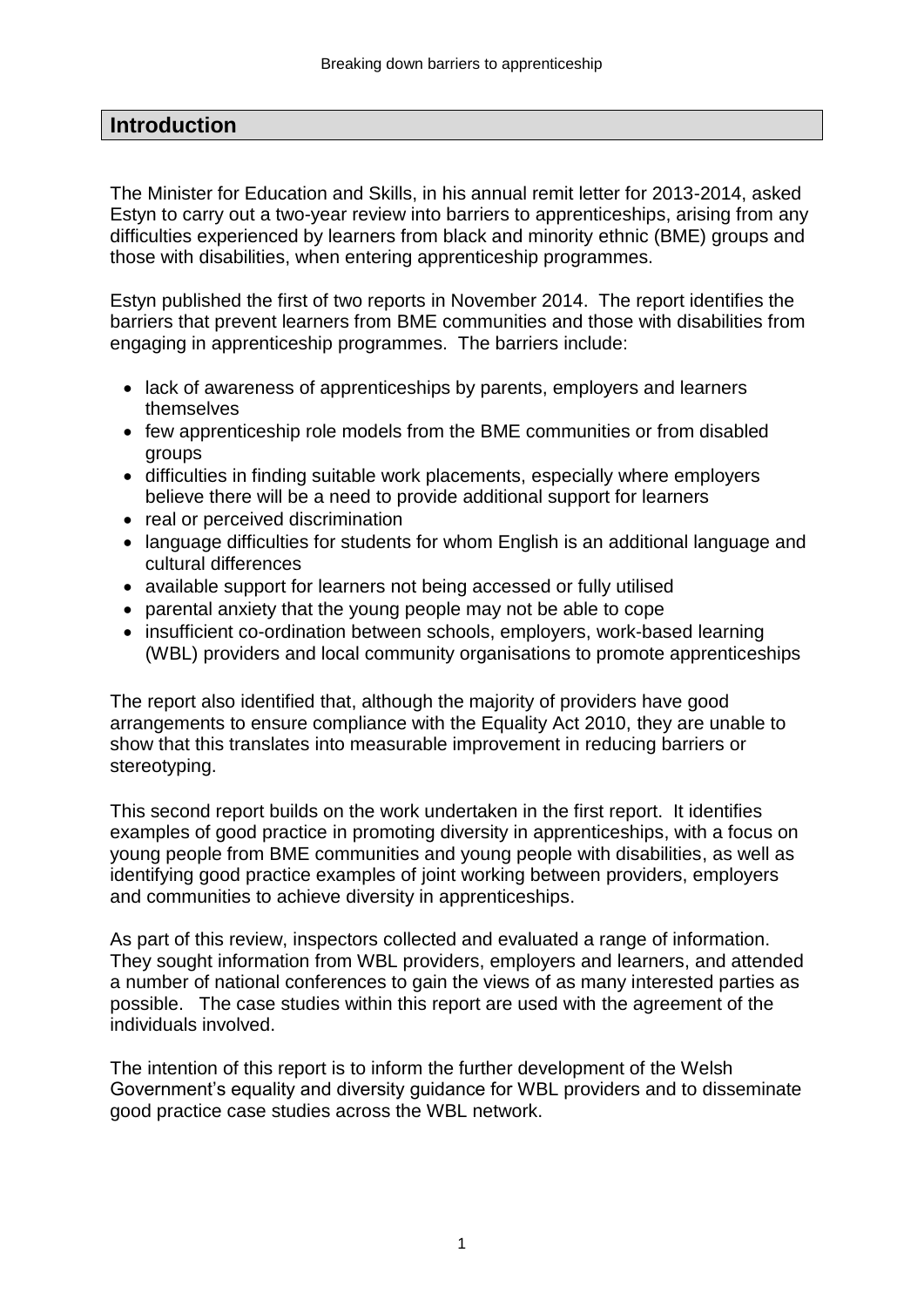## **Background**

In February 2012, following the introduction of the new Equality Act 2010, the Welsh Government published guidance to WBL providers on how they should address equality and diversity issues. The way in which providers address this element of the programme specification formed part of their tender documentation for the 2015-2016 contract allocation.

Alongside Estyn's work, the Welsh Government has carried out a campaign to identify areas of good practice. The findings from this campaign will be published and disseminated across Wales. Part of the campaign was to hold two "Real Conversation" events, one in South Wales and one in North Wales, where young people, employers and other professionals discussed any engagement and participation barriers faced by particular learning groups, and how to overcome such perceptions. This report takes into account many of the discussion points raised at the Real Conversation event and highlights where good practice is taking place.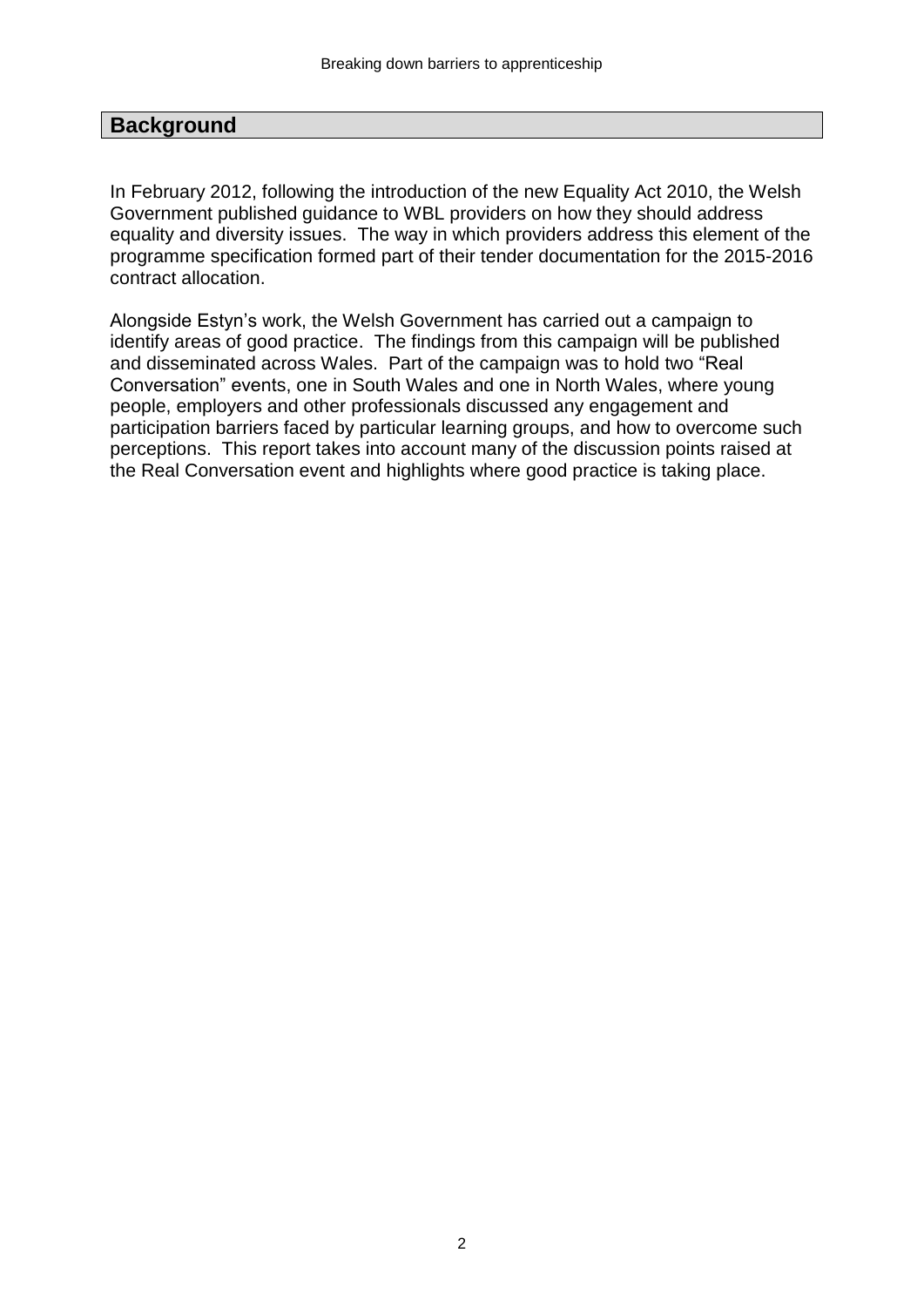# **Learners with disabilities**

- 1 In Wales, learners are asked to self-declare as having a disability which impacts on their ability to learn and/or use facilities of a kind generally supplied by the learning provider. This information is recorded on the Welsh Government's Lifelong Learning Wales Record (LLWR). In 2009-2010, the percentage of all WBL learners who declared a disability was 2.2%, rising to 2.7% in 2012-2013. Recently published statistics for 2013-2014 show that this percentage has fallen slightly to 2.4%, (Welsh Government, 2015).
- 2 In 2012-2013, the percentage of apprentices who declared a disability was 1.3%. This figure excludes learners on Traineeships (training programmes for 16 to 17-year-olds who are not in work or college) and Steps to Employment / Work Ready (for people aged 18 and over who are in receipt of benefits). The figure was the same for 2013-2014.
- 3 There will be many reasons why there is a smaller proportion of apprentices than learners who declare a disability. Possible reasons include learners who do not progress to apprenticeships from engagement and Level 1 programmes, or learners who no longer declare a disability when entering an apprenticeship. However, progression tracking information for learners who declare a disability is not available and it is not possible to explore the disparity further.

#### **What are the perceived barriers?**

- 4 At an event held by Learning Disability Wales in July 2014, called "What works in Wales", delegates were asked what they felt were the barriers faced by people with a learning disability or autistic spectrum disorder (ASD) when entering work-based learning. They also suggested possible ways to improve work-based training and routes into employment for people with a learning disability or ASD.
- 5 The barriers identified can be grouped into four areas, related to the job, employer, employee and support. Difficulties exist around the nature of the jobs offered, the location of the company and transport. A minority of delegates felt that the jobs offered were not appropriate for them. Delegates reported that employers had a lack of understanding of the needs of disabled employees and were not fully aware of the financial support that is available to them.
- 6 Employee-related barriers identified include the low level of self-belief, lack of aspiration, low skills levels of potential learners, lack of knowledge about the support available to them, lack of parent and carer aspirations and previous poor experiences. Support-related barriers include inaccessible JobCentre services and a complicated benefits system.
- 7 These perceived barriers are similar to those identified in Estyn's (2014) first report. They are also in line with those identified in the Real Conversation held in 2015. A recent report 'Able, ready to work …. and deaf'*,* (Boyce, 2015), which questions the issues faced by people who are deaf or have hearing loss when in work or looking for work, also identified similar issues.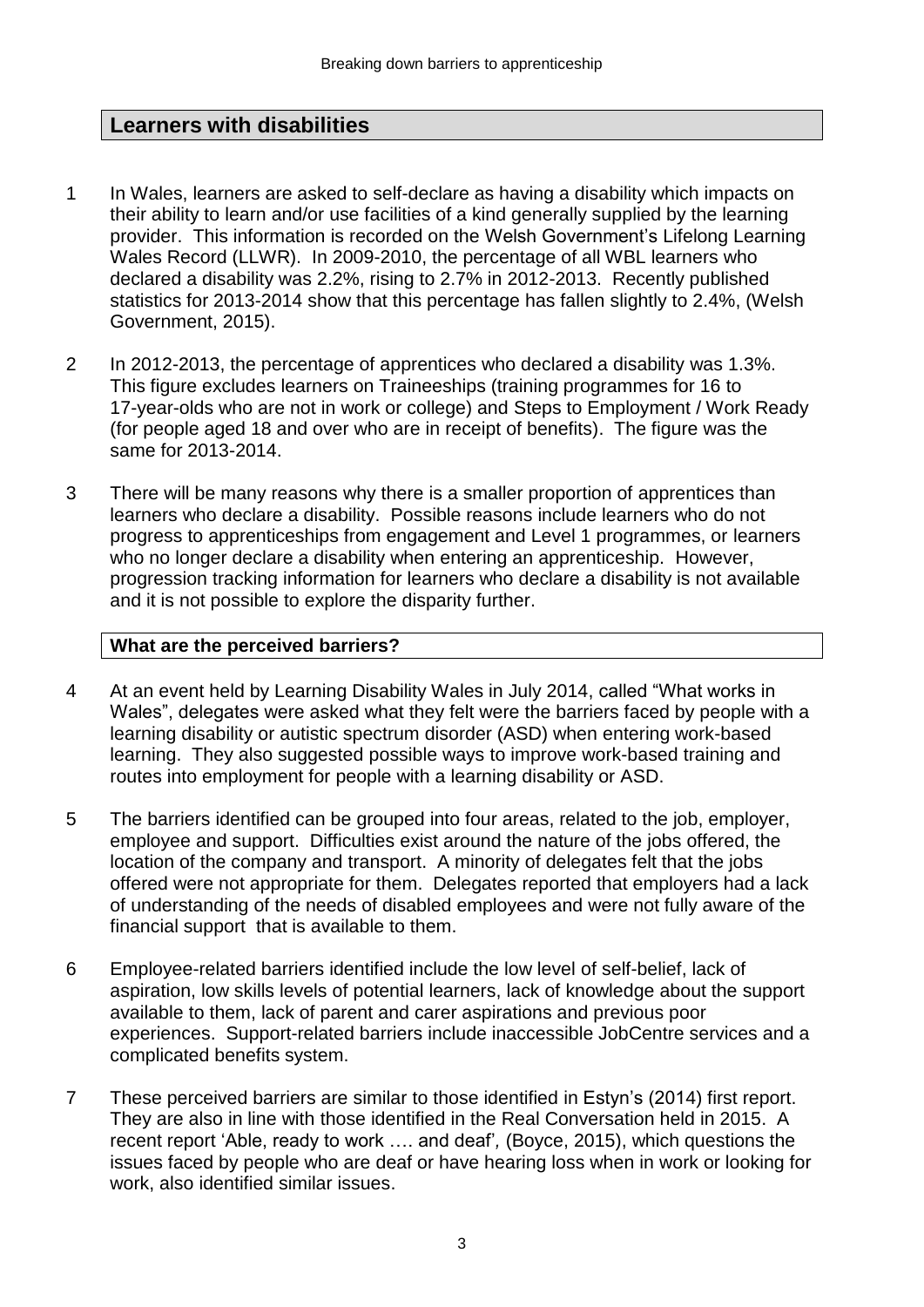## **What support is available to learners with a disability or learning need?**

- 8 Additional Learning Support (ALS) funding from the Welsh Government is available where a learner has a learning difficulty or disability and needs additional support to achieve their programme. This support is available to providers where learners meet criteria set out in Welsh Government guidance, and is subject to audit. A minority of providers report that accessing this funding is time-consuming and burdensome.
- 9 Non-devolved programmes are also available to support people whose health or disability affects their work, including for example the Department for Work and Pensions' (DWP) "Access to Work" grant scheme. This scheme aims to provide practical advice and support to disabled people and their employers in order to overcome work-related obstacles that result from disability. Grants are available to people who are aged 16 or over and are about to start a job or work trial or are in a paid job or self-employed.
- 10 At the Real Conversation event, feedback from delegates was that young people do not know enough about what support is available to them. They also felt that Job Centres should be more proactive in letting employers know what is available to them prior to any interviews. This feedback is supported by Estyn's evidence collected during inspections and survey visits. This lack of employer knowledge is also discussed in Boyce's (2015) report, which suggests that deaf people feel that they have to hide their condition on job applications, because of discrimination. The report also highlights that nearly half of its respondents were not aware of the Access to Work Scheme.

#### **What are WBL providers doing to break down barriers for learners with disabilities?**

11 For young learners with a disability, the first step to employment can often be entry level programmes. These programmes aim to give learners the skills they need to get a job or progress to learning at a higher level, such as an apprenticeship or into further education. However, generally the providers' role in breaking down barriers is not established well enough and there are insufficient links between the work of external agencies, employers and providers.

## **Case study 1: Futureworks, Pembrokeshire**

#### **Context:**

Futureworks is a WBL provider which works in partnership with Employment Training, City & County of Swansea to deliver Traineeship Engagement and Level 1 programmes. The case study below highlights how these programmes can help learners with disabilities to progress successfully.

#### **Strategy:**

Learner A was referred to Futureworks as having both medical and emotional needs requiring a high level of support. Learner A has a wide range of medical conditions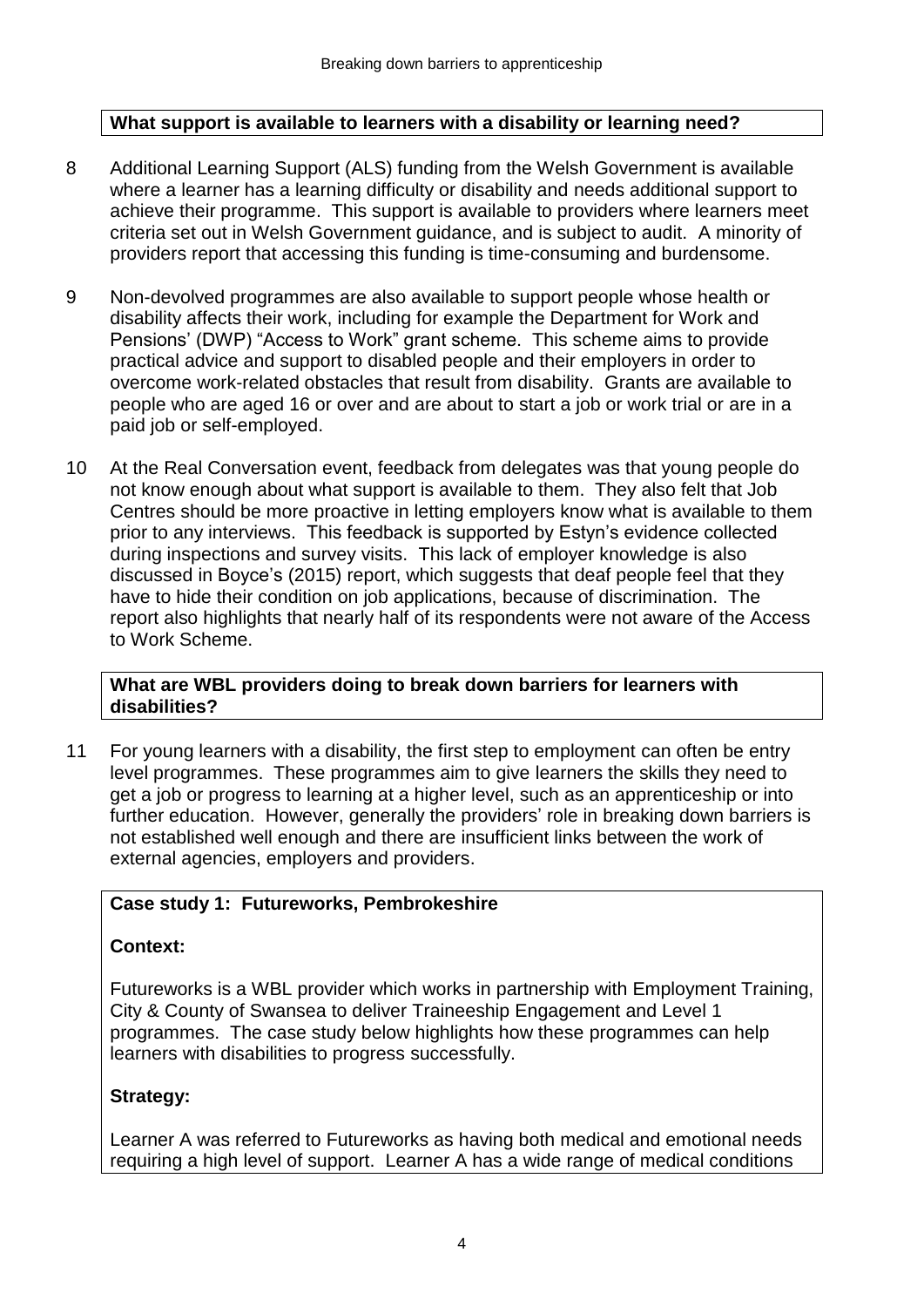and problems, which include moderate learning difficulties and anxiety. He is involved actively with six different medical professionals and services. Learner A's health problems have an effect on his day-to-day life, and his ability to complete everyday tasks such as using a keyboard or opening a door is difficult.

## **Action:**

While at school, Learner A took part in work experience for one-day per week at a local holiday park. Futureworks contacted the park ranger to discuss possible future learning opportunities. It was agreed that the Learner A could be enrolled initially on a Futureworks Traineeship Engagement programme, where he would be based at the holiday park for three days a week. It was also agreed that the park ranger, Learner A and his training adviser would meet regularly to discuss progress, Learner A's general welfare and the most suitable learning activities going forward.

## **Outcomes:**

Following this successful Traineeship Engagement programme, it was agreed that Learner A would progress to Level 1 learning. Further support was provided to Learner A by Futureworks as he studied for his Level 1 Horticulture NVQ. Futureworks and Learner A are now exploring further learning opportunities.

# **How do supported employment services break down barriers?**

- 12 Across the sector, work is undertaken by supported employment agencies, who operate within the mainstream employment market to support people with disabilities who are looking for paid employment. At the same time, these agencies support potential employers and their existing employees to adopt and adapt practices to integrate clients with disabilities into their workforce on equal terms to their colleagues.
- 13 An example of this type of working is Action on Hearing Loss Cymru. Building on the work highlighted in their recent report, from September 2015 they will provide a Specialist Employment Service to clients in Wales who are deaf or have hearing loss, and who need support to get into work. Clients referred by Disability Employment Advisers (DEAs) at Jobcentre Plus offices, or by Statutory Referral Organisations, will receive help from trained expert advisers from Action on Hearing Loss Cymru. The advisers, who all have the ability to use British Sign Language, will work with clients for between 8-32 weeks, covering a wide range of support from curriculum vitae (CV) writing and interview preparation to confidence building and time management skills. The service aims to support people into reliable and lasting employment opportunities and links are being set up with WBL providers.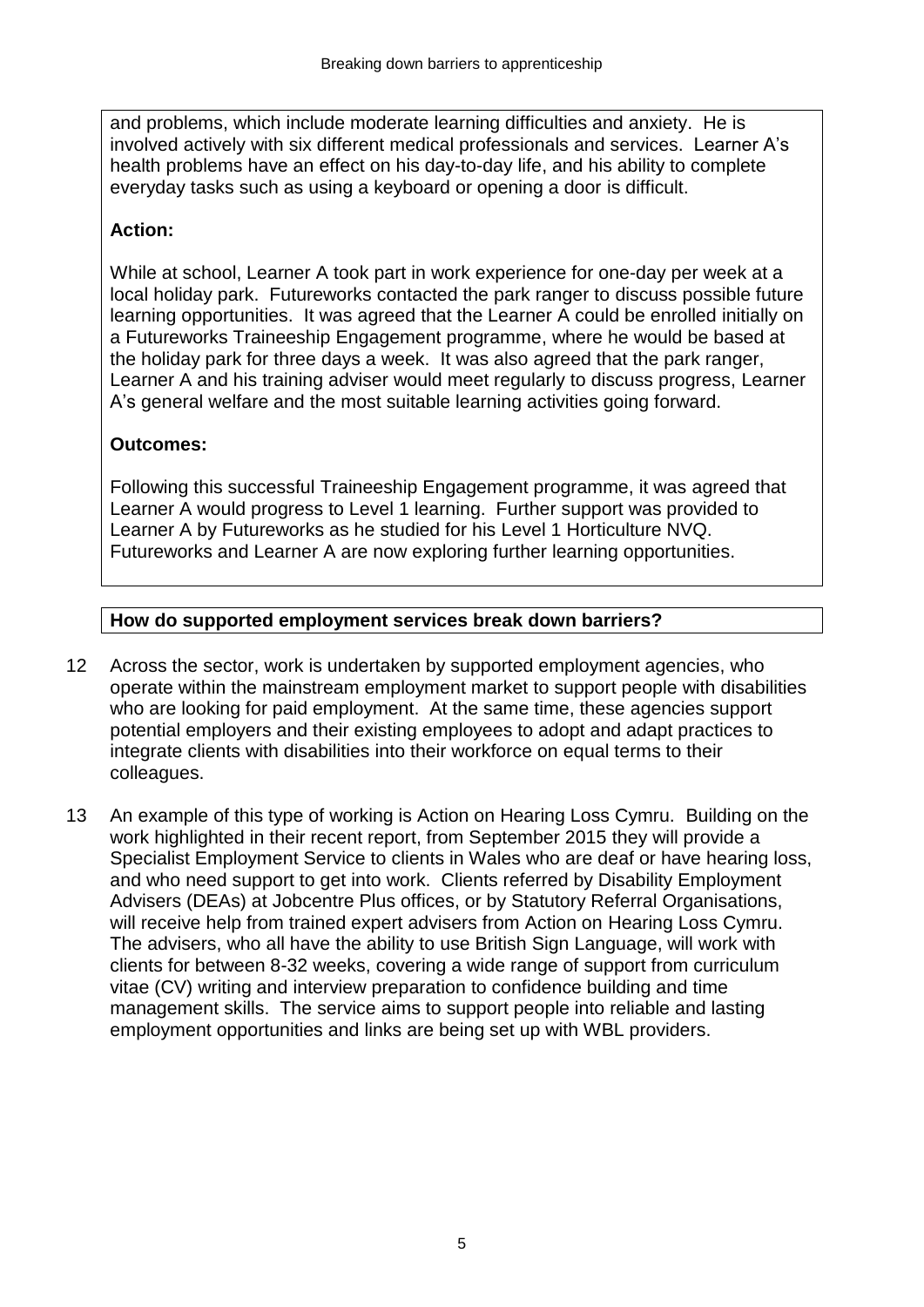# **Case study 2: Quest Supported Employment, Cardiff**

# **Context:**

Quest Supported Employment works with disabled and disadvantaged people, including young people of working age with a learning disability or mental illness. Quest supports these learners into sustained employment, working a minimum of 15 hours per week.

# **Strategy:**

Through their 'transitions project' Quest project workers support young people with learning disabilities to prepare for employment.

# **Action:**

Learner B has additional learning needs and requires extra support with reading, writing and understanding instructions. A project worker from Quest supported Learner B to complete an unpaid work placement within a nursery. Learner B attended for one day per week for 30 weeks and gained valuable work experience during this time.

Initially, Learner B required a lot of support from a Quest job coach, who visited Learner B at her work placement on a number of occasions to help her settle into a work routine and understand what was expected of her in this new environment. She also received travel training, where her job coach travelled with her to and from her work placement. After many sessions, Learner B became an independent traveller. This skill significantly enhanced her confidence level.

Communication was also a barrier for Learner B. She did not always understand certain social norms and Quest provided extra support with this issue. For example, on many occasions the support focused on effective communication with management and children and the differences between professional and social dialogue.

## **Outcomes:**

Over the course of the 30-week work placement, Learner B grew in confidence, and gained a greater understanding of the childcare setting, along with valuable knowledge and experience. After the work placement, Learner B applied for jobs and was successful in securing an apprenticeship in a local private nursery.

Quest continued to support Learner B throughout her probation period, meeting with her on a monthly basis to make sure that she understood her role and what was expected of her. She is now working independently towards completing her apprenticeship.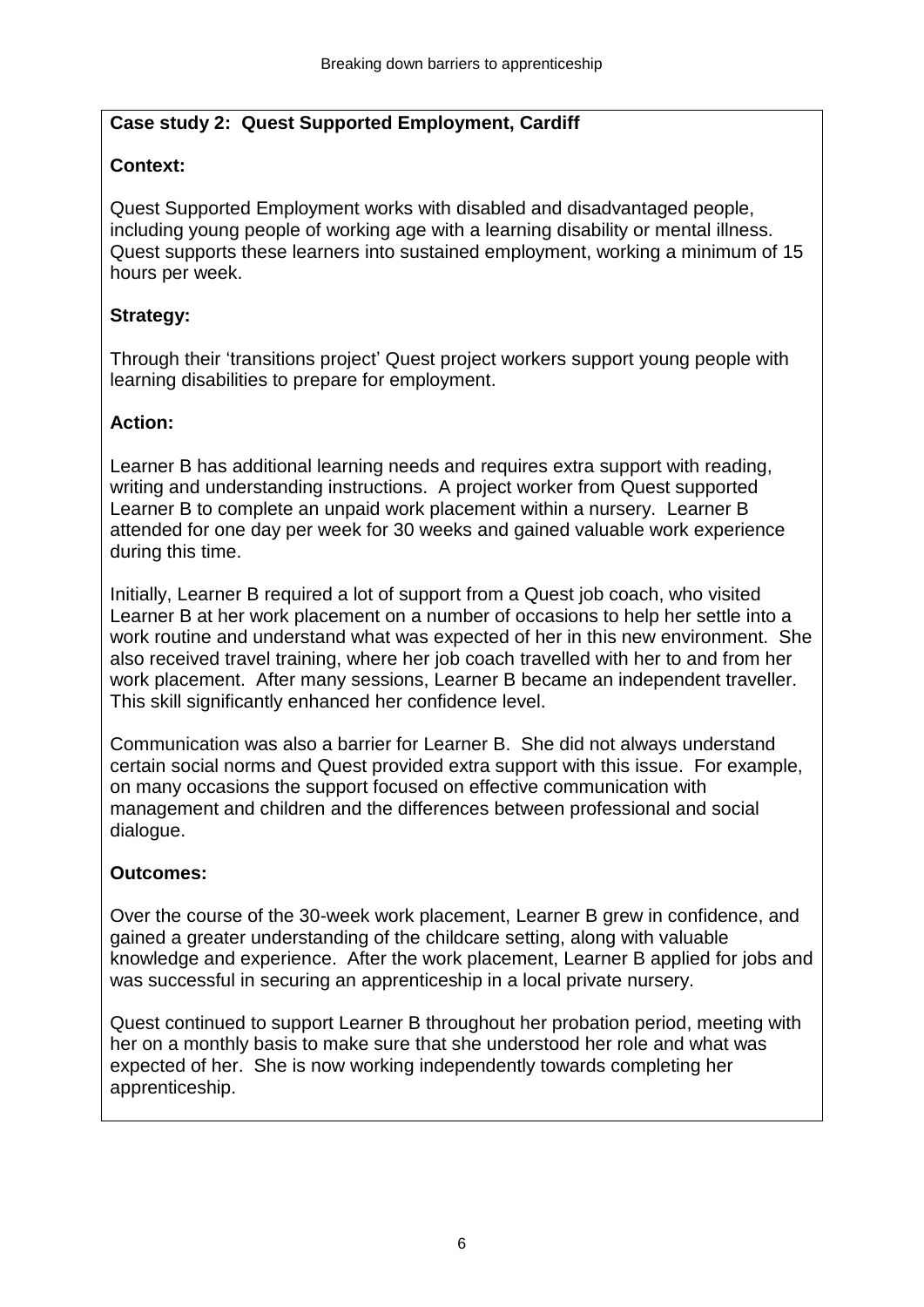## **Case study 3: Project Enable**

## **Context:**

Project Enable is a partnership between Cwm Taf University Health Board, Elite Supported Employment Agency and the NHS Wales Centre for Equality and Human Rights. The project is based on Project Search, which is recognised by the Department for Work and Pensions and has achieved considerable success across 14 pilot sites in England, including in six hospitals.

The project reached an important milestone in 2013 when the first pilot hosted by the health board introduced four young interns to the catering services of the Royal Glamorgan Hospital in Llantrisant, South Wales.

# **Strategy**:

To develop an internship programme for young people with learning disabilities.

## **Action:**

The four interns attended a recruitment day where they were met by the catering manager and his team. There was an opportunity for everyone to ask questions and to visit different parts of the catering department, including the restaurant, coffee shop, the kitchens and the ward-based catering service. The interns then worked as members of the catering team supported by a job coach. The job coach gave support needed to build the confidence of the interns to work independently. The interns were also required to complete a catering hygiene qualification with an adjustment made to the end of course examination to allow it be verbal rather than written

## **Outcome:**

Over a period of six months, the interns had the opportunity to work in each of the different areas, learning new tasks at a pace designed to support their individual learning and development needs. Following the success of the pilot, it was possible, with the support of Elite, to offer training contracts to three of the four interns.

In February 2014, the three interns returned to the Royal Glamorgan Hospital on training contracts funded by the Work Choice Youth Contract and supplemented by an Elite training grant. The duration of the training contract was six months and all the interns were paid the workplace rate of pay, which is above the minimum wage.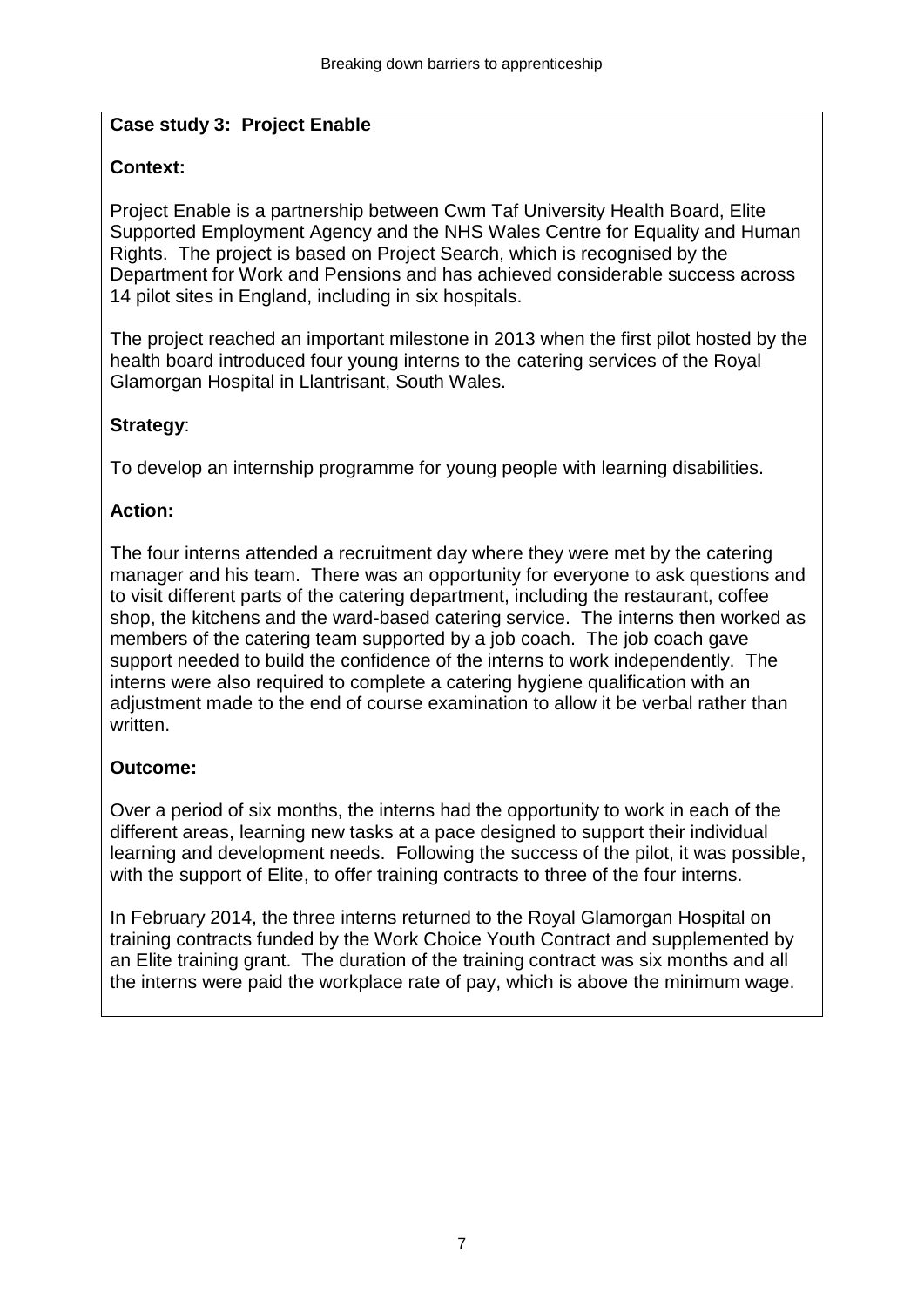## **Case study 4: Transitions and Employment Services – Royal National Institute for the Blind (RNIB)**

# **Context:**

This RNIB service supports blind and partially sighted people of all ages across Wales to develop their employability skills and apply for work. The service organises work placements for young people and ensures that organisations and employers receive appropriate training and are equipped to work with blind and partially sighted people.

Learner C was in the third and final year of her psychology degree when she met the transitions officer (employed via a Big Lottery funded project Future InSight) at an event for students at Swansea University. After hearing about the work that the service had done previously with other learners, Learner C expressed an interest in working with the police forensic services.

# **Action:**

The transitions officer contacted South Wales Police to discuss the possibility of a placement within their forensics department. Learner C completed the police vetting form, so that they could check that she was trustworthy and unlikely to breach confidences. Soon after vetting had been cleared, South Wales Police were able to offer Learner C a one week placement in the scientific investigation team based at Neath police station.

Following completion of a risk assessment by the transitions officer, Guide Dogs for the Blind helped with mobility routes for Learner C to get to her placement on time.

At the beginning of her work placement, Learner C received a health and safety induction, a tour of the department and an introduction to the team members, an overview of some high profile cases the team had been involved in, and a talk on the gathering of essential evidence.

Following induction, Learner C shadowed an officer as he performed his work. This included a trip to a compound where a vehicle that had been involved in a serious traffic accident was stored. Learner C observed the officer taking photographs of the vehicle and swabbing for DNA. Back at the office, Learner C observed the completion of the relevant paperwork and the writing up of the report.

For the next few days, Learner C shadowed an officer who investigated a number of burglaries. She also visited a house following a fire and watched as the officer took photographs of the scene. Learner C also observed officers gathering evidence at many different crime scenes.

# **Outcome:**

Learner C thoroughly enjoyed her experience with South Wales Police and said that, from the first moment she walked through the door, they were friendly and welcoming. The placement has confirmed her choice of career direction and she is now ready to pursue an apprenticeship in forensic science.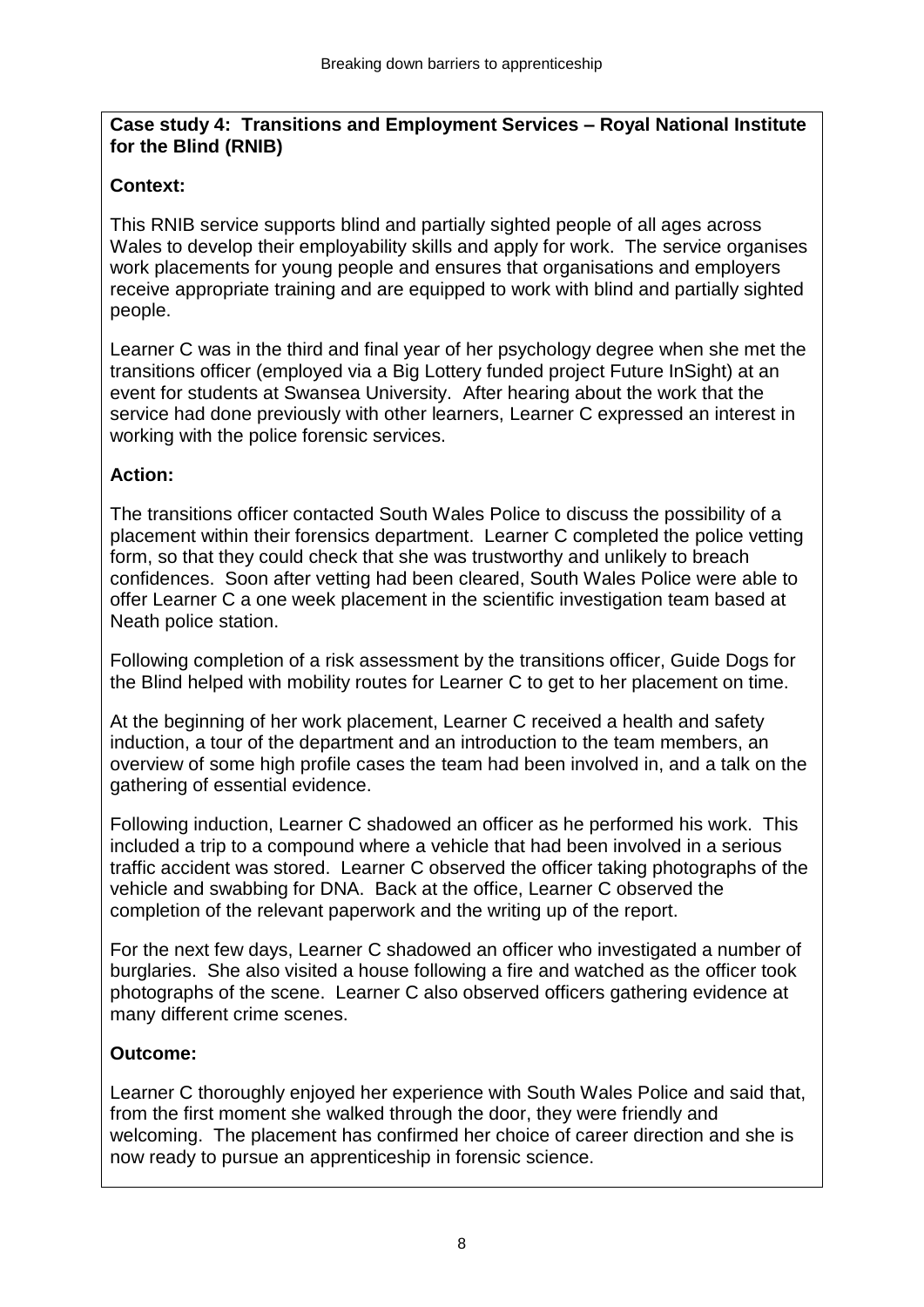## **What are employers doing to break down barriers?**

14 Many employers are working successfully with WBL providers to offer work experience to learners with disabilities. This work experience gives the learner a valuable insight into overcoming barriers arising from their disability, including what support is available to them.

## **Case study 5: Cardiff and Vale University Health Board (UHB)**

### **Context:**

Cardiff and Vale UHB, in partnership with a private contractor A4E and Job Centre Plus, provides a pathway for disadvantaged groups who have found it difficult to find employment. These difficulties are often due to a range of factors including poor academic history, a lack of a work history, relevant work experience, references, learning disabilities and other social issues.

### **Strategy:**

The apprentice style programme provides candidates with opportunities to develop the skills and knowledge required to undertake the role of a health care support worker (HCSW) within nursing routes. During the six-month programme, learners complete the UHB's corporate and clinical induction programmes (equivalent to the Employment Rights and Responsibilities qualification of an apprenticeship framework), including the All Wales Manual Handling Passport. Learners also undertake a programme of study leading to the achievement of both knowledge and competence based Health and Social Care Diploma units at Level 2.

Completion of this programme gives learners an employment history and associated references, making it possible for the candidates to look for employment within the UHB or in the wider community.

## **Action:**

Four learners identified by the UHBs dyslexia assessment service as having dyslexia received appropriate additional support in order to complete their programme, including extra time to complete assignments. This support enabled these learners to achieve qualifications for the first time in their academic careers.

## **Outcome:**

Many learners from this programme have progressed to apprenticeship programmes.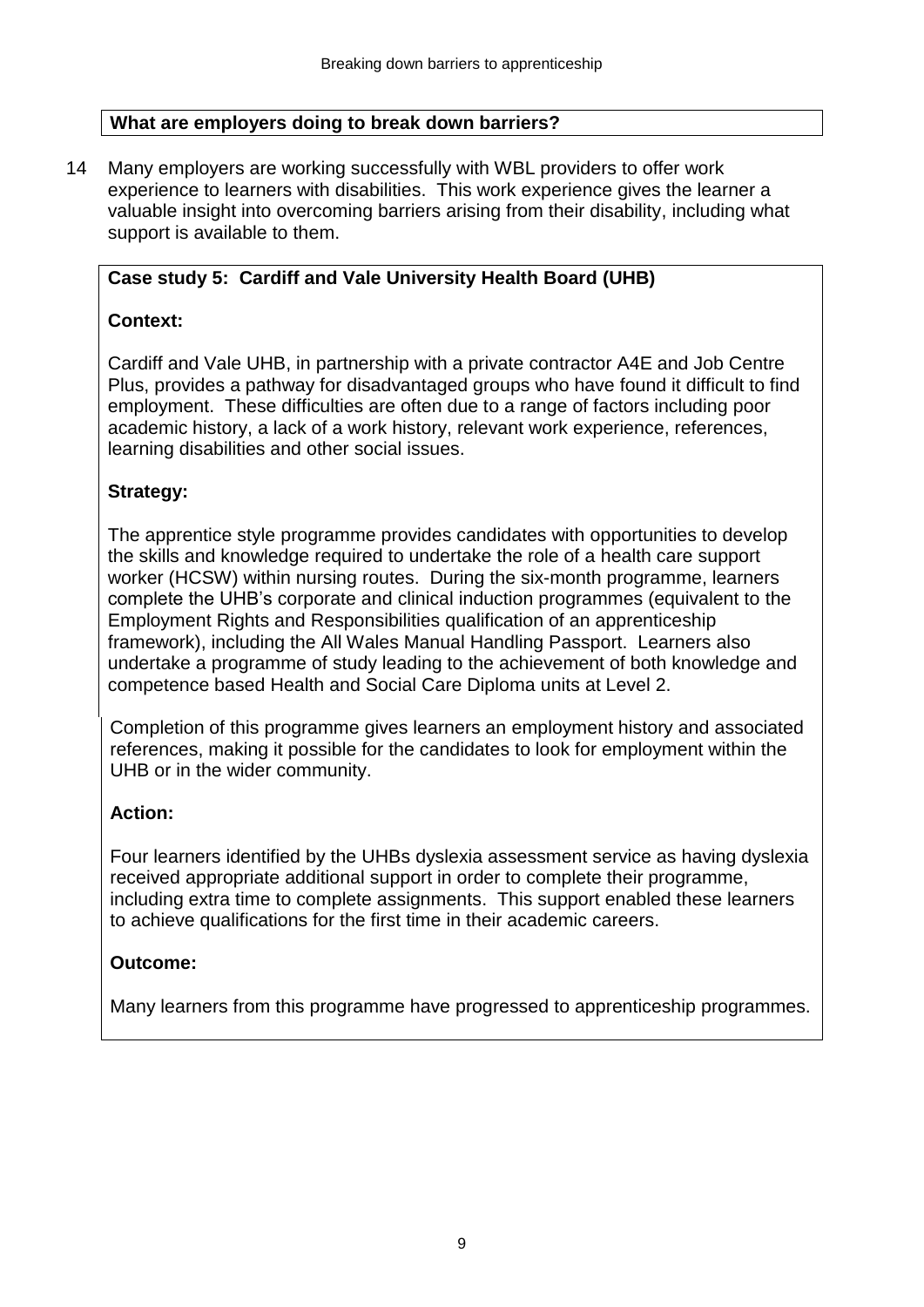# **Learners from black and minority ethnic groups**

- 15 The minority ethnic population in Wales is concentrated geographically. According to 2011 census data, just over half of the BME population in Wales live in Cardiff and Newport (52,976, and 14,711 respectively), where they account for a much higher proportion of the usual resident population (15%, and 10% respectively) than the national average of 4%. Swansea has a BME population of 14,326 people (6% of the usual resident population), making Swansea the third most populous city in terms of BME groups, (Office for National Statistics, 2013). The high concentration of BME groups in Cardiff, Newport and Swansea is responsible for the number of good practice case studies from these areas.
- 16 Providers and community leaders spoken to during this survey were unanimous in reporting that a major barrier to the recruitment of BME learners is the perception of parents and carers, particularly from the Somali and Bangladeshi communities, that apprenticeships are for young people who have not done well at school. While this perception is not unique to BME learners, its prevalence within BME communities was highlighted many times. 'Under**-**Representation by Gender and Race in Apprentices' (Newton and Williams, 2013) noted that "some ethnic minority individuals may be missing out on a career route that suits their needs better than, for example, traditional academic pathways" (p. 9).
- 17 At the Real Conversation event in March 2015, a representative from Race Council Cymru, referring to this perception of a "second-class route", felt that the 'meaning' of the word 'apprenticeship' may be a discouragement to some. She referred to the Deputy Minister's opening remarks about parents believing that apprenticeships are trade routes only. She felt that in some cultures the word could hold a different meaning and may not encourage learners and their parents. To explain this, she gave the example that, in some African cultures, the term "volunteering" is used to describe army conscription and, because of this, it is not held in as high esteem as it is in Europe. She suggested that some African cultures may feel a similar confusion about the word "apprentice", (Millman, 2015).

#### **What are providers doing to help break down barriers for BME learners?**

18 Providers in Wales are working to address the negative perceptions about apprenticeships held by BME learners and their families in a variety of ways, including holding awareness raising sessions and employing specialist recruitment officers:

# **Case study 6: Raising Parental Awareness of Apprenticeship Opportunities Context:**

## The Quality Skills Alliance (QSA) is a WBL consortium of one of Wales's largest further education colleges and over 25 partners and sub-contractors. The QSA has 2,000 learners who are following education and training programmes across many different sectors. The consortium is the largest provider in Wales of automotive provision across the main disciplines and also provides training in niche and priority sectors, for example pharmacy work, sustainable resource management, media and design, technical theatre, and Cardiff City Football Education Department.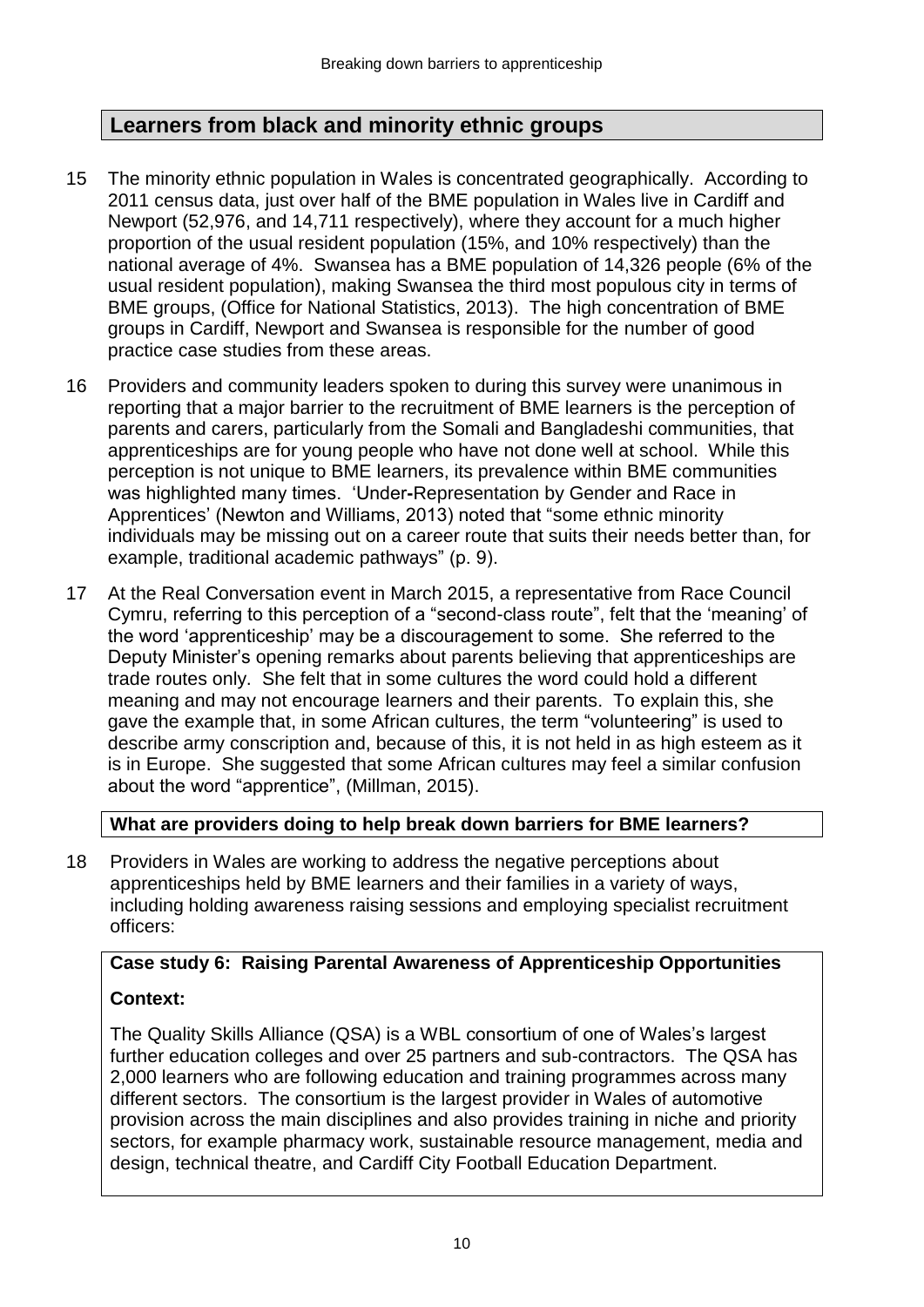# **Strategy:**

To increase awareness of WBL opportunities within BME communities.

# **Action:**

At a recent conference for the Somali and Bangladeshi Community Partnership, the Chief Operating Officer of the QSA spoke to over 250 parents about the value of apprenticeships as an alternative career path to academic routes. The questions asked by parents at the conference made it clear that they were unaware of the opportunities for career progression that were available via an apprenticeship route. The Chief Operating Officer, who started his own working life an apprentice, was able to highlight the possibilities by using his own career path as an example.

Many of the parents who attended the conference own their own small businesses. These parents were unaware that family members employed within their businesses could join apprenticeship programmes and work towards a range of directly related vocational and managerial qualifications.

# **Outcome:**

Following this successful introduction, parents and prospective learners have been invited to QSA open evening events to learn more about the apprenticeship opportunities that are available to them. The Chief Operating Officer and other members of staff from the QSA will continue to meet with parents and prospective learners at future community partnership events. It is too early to judge the impact of this work on breaking down barriers.

# **Case study 7: Responding to the needs of the community**

# **Context:**

ACT is Wales' largest WBL provider, with six skills centres across Wales and 17 subcontractors. It trains approximately 6,000 learners a year across a wide variety of vocational routes. ACT directly employs over 300 staff, and has been identified by Estyn as being sector leading in its proactive approach in recruiting learners from BME communities onto its WBL Programmes.

# **Strategy:**

ACT employs a learner recruitment manager who is responsible for forging relationships with schools and community groups to raise awareness of ACT's services to potential learners and supporting those learners onto their training programme.

# **Action:**

The learner recruitment manager has engaged with over 30 secondary schools across Wales. Members of ACT's recruitment team are business ambassadors who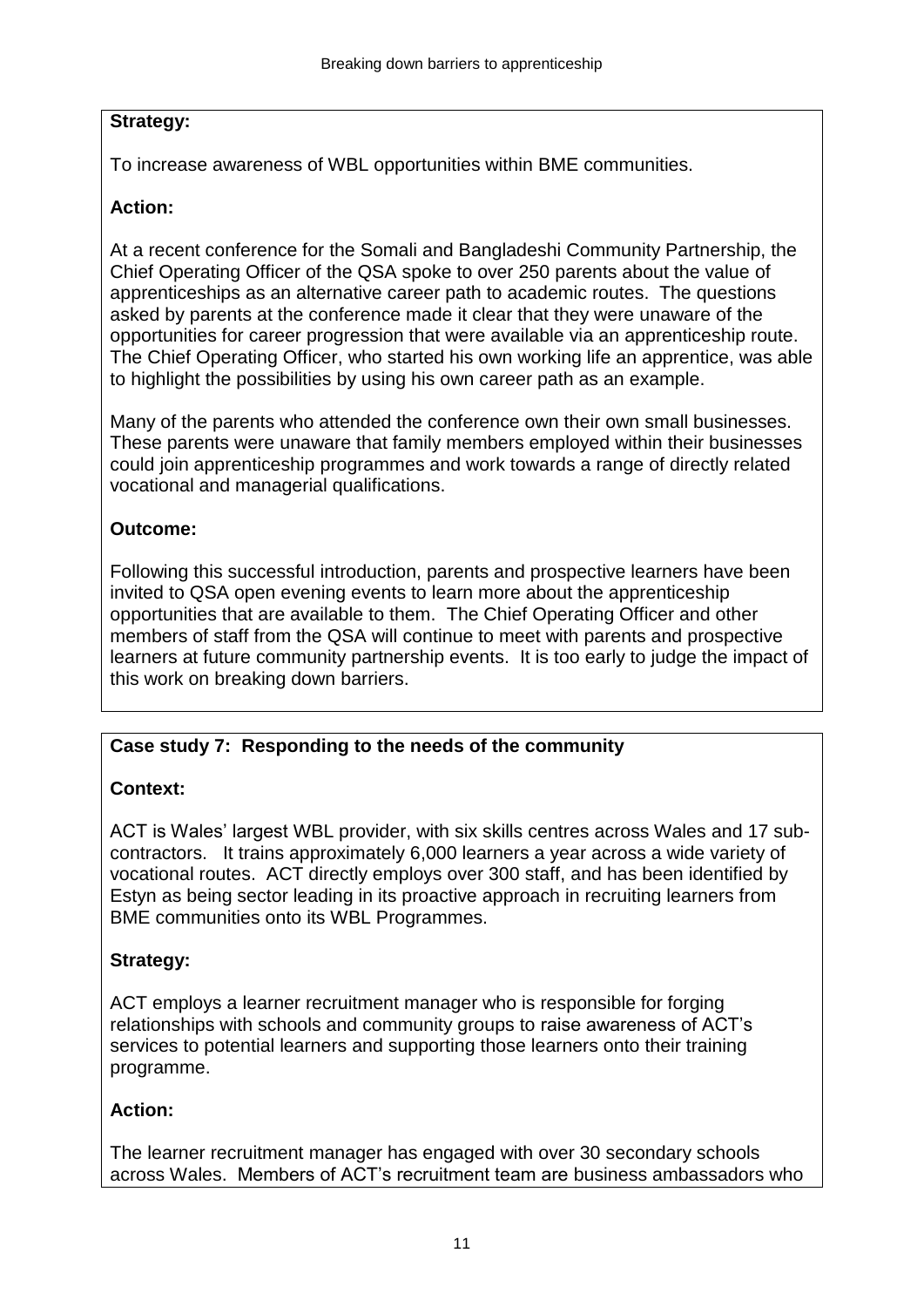work with Year 11 school pupils to help develop their employability and enterprise skills. ACT arranges for these learners to attend taster sessions, either at school or at an ACT centre. Apprenticeship learners also attend these events to share their success and the benefits of completing an apprenticeship programme.

ACT also runs two alternative curriculum academies in South East Wales. The learners that attend the academies are those that usually find a traditional school approach challenging or want to take vocational options. The academies support and develop young people from an early age to help them progress onto Traineeship provision, with the aim of eventually following an apprenticeship.

The learner recruitment manager works with Communities First groups and the youth service to share information and to ensure that the needs of minority groups are being met. She engages with potential learners at youth centres, youth clubs, community projects and job clubs. These community groups enable her to meet with a diverse range of learners that reflect the demographics of the local area.

## **Outcomes:**

An example of where this has been a success is with the Riverside Community Centre in Cardiff. The centre had five members of staff who needed to complete a child care apprenticeship, all of whom had English as their second language. The manager was concerned that these members of staff would not be able to achieve due to their weaknesses in writing. The five members of staff completed an English for Speakers of Other Languages (ESOL) course through a community project. ACT worked with the staff to build their confidence, meeting with them and setting them work prior to starting an apprenticeship programme. All five members of staff achieved their foundation apprenticeship and three progressed to Level 3.

In 2014-2015, 8% of learners recruited onto ACT's programmes are from a BME background. This is double the demographic for WBL in Wales (4%). In Cardiff, 12% of the total learners recruited onto ACT's traineeship programmes are BME. Achievement and progression of ethnic learners are as good as they are for white learners.

## **What is the role of the third sector?**

- 19 Third sector organisations play an important part in encouraging and supporting BME learners onto apprenticeship programmes. However, inspectors faced difficulties in contacting many third sector organisations in the Cardiff, Newport and Swansea areas. Recent funding cuts have resulted in many long-standing organisations either no longer existing or working with significantly reduced hours and resources.
- 20 One such group is the Somali Advice and Information Office, established in May 1988 to address the specific and complex needs of the Somali population in Cardiff. As part of this work, prior to funding cuts, the Office employed an employment and training adviser who would go out into the community and talk to parents, explaining to parents that apprenticeships are not "a bad way". The agency is committed to helping this community to break down barriers to learning, but due to the lack of resources available to them are unable to continue this work in the strategic way they would wish. The considerable local knowledge and expertise of this agency in working with the Somali community is not being used to its full potential.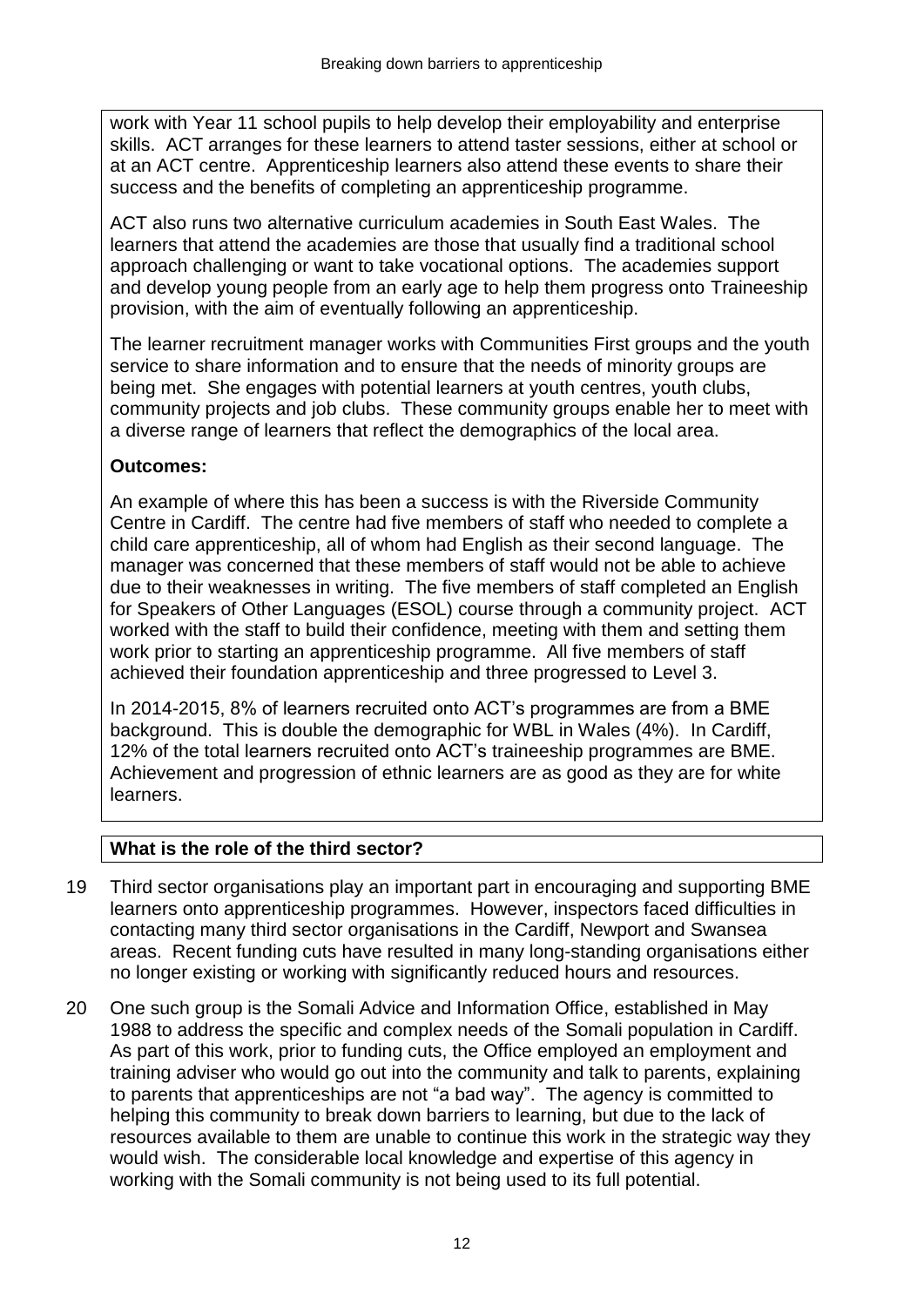- 21 The Somali Progressive Association (SPA) is a registered charity and a community-based non-profit making association governed by a board of trustees elected from the local community. The SPA work closely with Cardiff City Council Youth Services, encouraging members of the community to attend drop-in sessions run by the service in order to gain a better understanding of what apprenticeship programmes can offer.
- 22 Another third sector society based in Cardiff is the Somali Integration Society (SIS). This society is a not-for-profit organisation set up in 2002. Its aims are:
	- to enable the community to become self-sufficient and independent, without the need to rely on others
	- to encourage individuals to acquire the necessary life skills such as reading, writing and a sound knowledge of the English language
	- to allow the Somali community to function and to gain recognition as equal and significant members of society
- 23 The SIS has bid successfully for funding from a variety of sources. It has however relied mainly on local government funding to support its few contracted staff. Funding cuts have meant that the office is now open for a limited number of hours per week and the manager now volunteers his services on a once per week basis, travelling from London to do so.
- 24 The lack of very basic literacy and numeracy skills (in both their home language and English) within the local community precludes many potential learners from applying for apprenticeship positions. The SIS has previously worked with Workers' Education Association Wales (WEA Cymru) to offer pre-entry as well as entry level ESOL classes. However, due to funding constraints, it is no longer possible to offer this type of pre-entry course.

# **Case study 8: The Sahan Project**

# **Context:**

To address economic disadvantages within the Somali community, SIS has run the Sahan project (Sahan means 'to find out', funded until 2013 by the Big Lottery Fund 'People and Places'.

# **Strategy:**

The project allows the SIS to work in partnership with local organisations to address the educational and training needs of Somalis and other groups, to improve their lives, increase their educational qualifications, and enhance their employment potential.

# **Action:**

As part of the Sahan Youth Project, the SIS offers sporting and physical activities to engage young people and encourage them to work together to achieve success. Participants have the opportunity to develop as sports leaders, or to take part in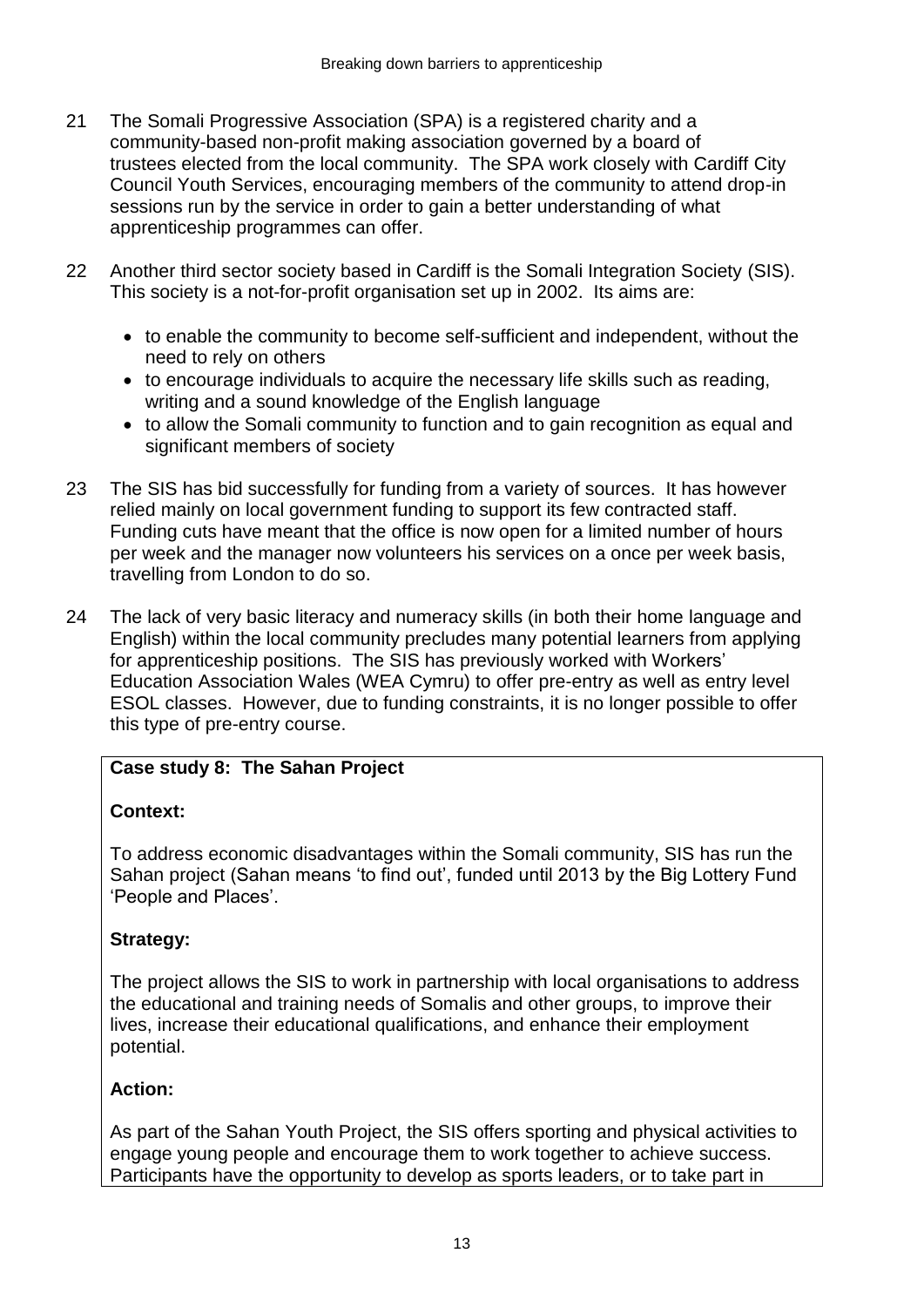athletics and football. Wherever possible, the project uses peer facilitators and trainers to deliver its workshops. These young people form the Sahan Youth Empowerment Expert Group.

Members of this group have encouraged their peers to become involved in other projects such as the 'GOT' (Getting On Together) Anti Extremist Project, creating an anti-knife crime DVD, and working with the Prince's Trust. This work helps local young people to grow in confidence and progress into education, employment and training.

# **Outcomes:**

As a direct result of his work in the Youth Empowerment Expert Group, one former member of the group joined the Cardiff City Football Youth Academy, where he successfully completed a trial and was signed on-contract for the club. Another, who represented Wales at the British athletics finals, has now begun a two-year football and education scholarship, run by Cardiff City Football Club in association with Cardiff and Vale College.

Building upon the success achieved as a member of the group, another learner was able to use project funding to join a Youth and Community Work Access to a higher education course, run by Cardiff City Council, and is now studying for a BA (Hons) course in Nursing at Kingston University in London.

The success of the original Sahan project resulted in the SIS making a further submission to the Big Lottery Fund. Phase two of the project will tackle the situation of young Somalis by addressing the underlying causes of poverty and disadvantage in the community; in particular, the lack of vocational qualifications and social isolation from wider Welsh society. The intention is to work with local further education colleges and WBL providers to provide access to vocational qualifications and apprenticeships, with support from the SIS before, during and after training.

# **How do Youth Support Teams help to break down barriers?**

25 All local authorities in Wales have youth support teams and work in partnership with other youth support services, to provide support for young people who need additional support to achieve their full potential. Qualified youth workers are available to provide information, support and guidance to young people aged between 11 and 25, in local, friendly and informal settings. Many teams have youth workers who target specific BME groups and work with them to secure employment or training.

### **Case study 9: Supporting a learner to interview – Swansea Ethnic Youth Support Team (EYST)**

## **Context:**

EYST was set up in 2005 by a group of ethnic minority young people in Swansea with the aim of filling a gap in provision for young BME people aged 11-25 by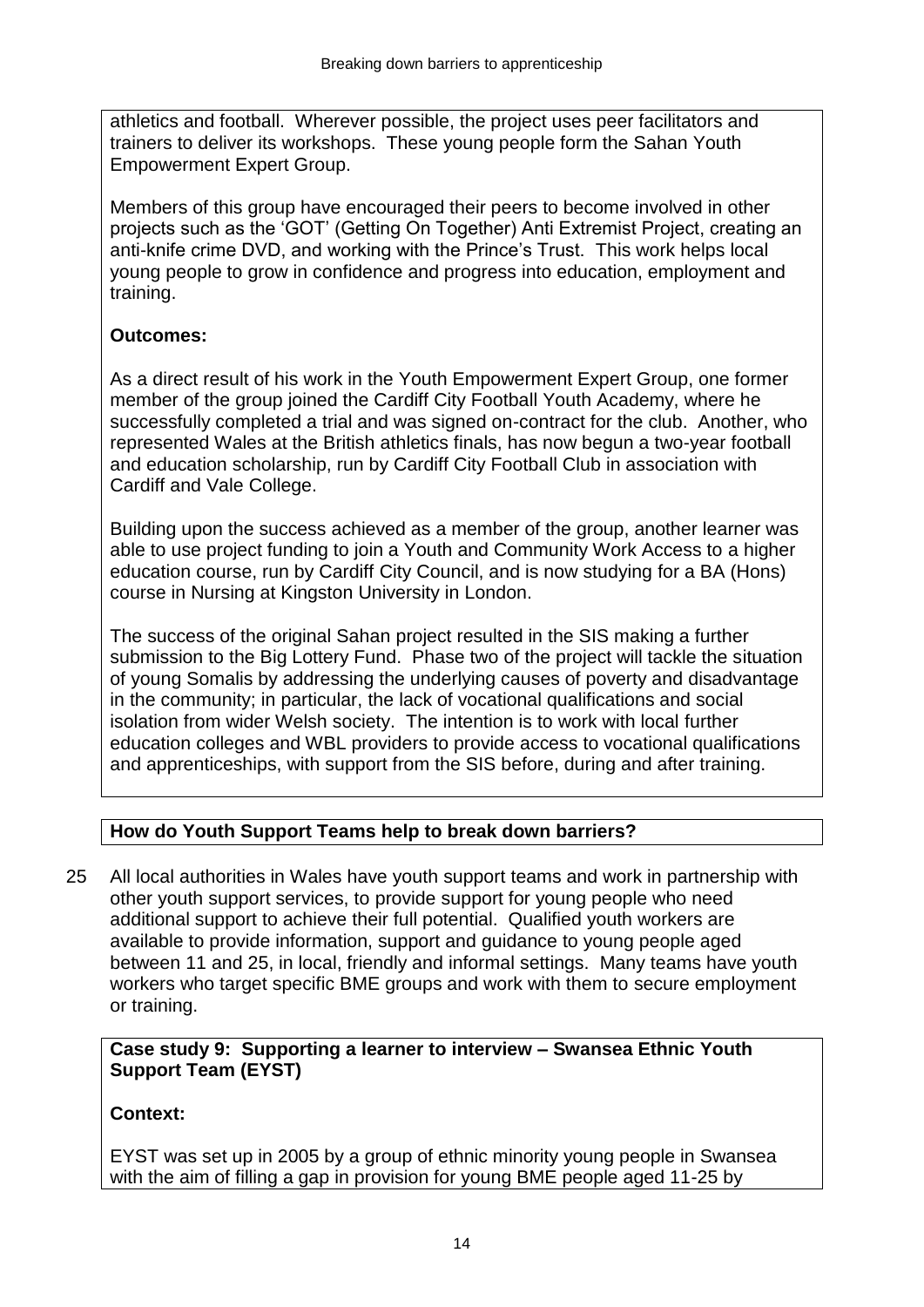providing a targeted, culturally-sensitive and holistic support service to meet their needs. Since set up, EYST has grown and now employs a team of 15 staff, and due to funding from a wide range of funders is able to deliver a range of services from education, employment and health to personal and community safety.

# **Strategy:**

Working to break down the perceived or actual perception of discrimination from employers who are less willing to give opportunities to young people.

# **Action:**

Following receipt of information from a WBL provider, EYST promoted the opportunities of apprenticeships to three potential young people. EYST then supported the young people through the application process. Out of three young people, two were successful in achieving an interview but learner D was not successful in obtaining the interview.

However, one of the other young people was unable to make the interview day. EYST contacted the provider and enquired if they could contact Learner D and send him along for the interview. This was agreed.

# **Outcome:**

Learner D attended the interview and was successful in obtaining the apprenticeship place. He then went on to obtain a short-term contract, after which he gained full time employment with the same company.

EYST played a key role in advertising the opportunity to the right young people. The service provided support thorough the application process and took positive steps to get an interview for Learner D when an opportunity arose.

26 In another example of proactive work from Youth support teams, learning coaches at the Cardiff City Council Youth Services identify and support young people aged 16- 19 years old that are NEET (not in education, employment and training) from the Butetown, Riverside, Grangetown and Canton areas of Cardiff. The coaches work at drop-in centres in the local communities and have access to many resources to support NEET clients that present themselves, including diagnostic forms, start packs, vacancy newsletters, training calendars and various information from partner organisations.

## **Case study 10: The work of a Learning Coach at Cardiff City Council Youth Services**

# **Context:**

The learning coach team are employed by Cardiff City Council as part of their Youth Services department.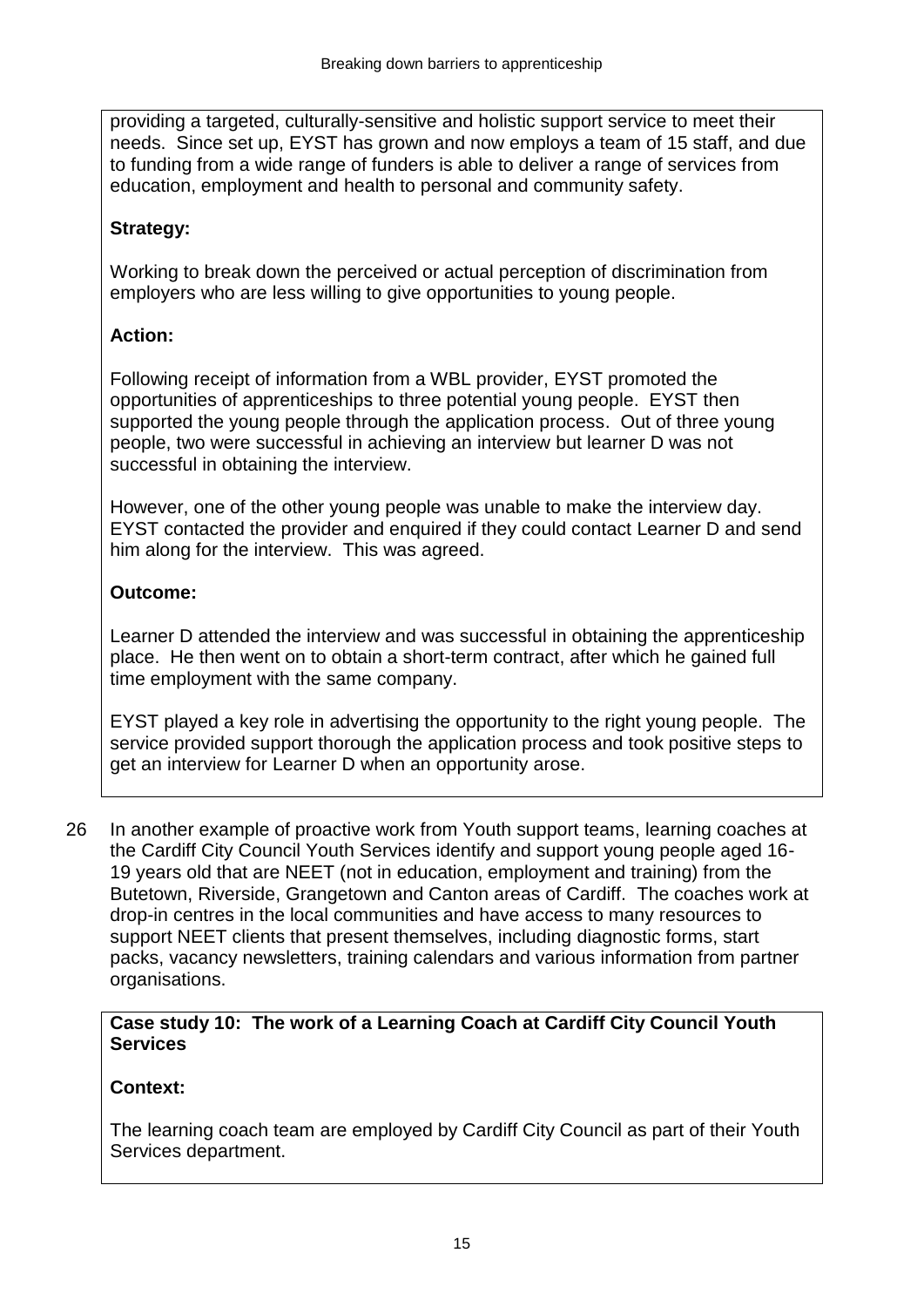## **Strategy:**

The learning coach team engage with potential learners who are not currently engaged in education, employment and training (NEET) in order to identify and break down potential barriers to learning.

## **Action:**

Learner E presented himself as NEET at a drop-in centre at Riverside Warehouse. A learning coach then undertook a diagnostic assessment with Learner E to understand the barriers he had, if any, to engaging in learning and to find out what he was interested in doing.

Following the diagnostic assessment with Learner E, the learning coach understood that he had a strong interest in customer service and in pursuing a programme or employment opportunities where he would also gain qualifications. The learning coach was able to show Learner E information from ACT Training, linked to an apprenticeship opportunity with British Gas. Learner E was keen to be referred for an interview once the process had been fully explained to him.

### **Outcome:**

An appointment was made for Learner E to attend an interview at ACT offices in Cardiff, which he attended and was asked to return for the taster day a week later where he was successfully shortlisted from a group of 20. Learner E is now on the British Gas apprenticeship scheme and earning and learning with a positive outlook on life.

*Learner E said: "I've worked in different jobs since leaving school but nothing has given me a career path. That's why I applied for this. The quality of the training was so good. I've got new skills, met new people and I have a qualification. I feel more positive about my future now."*